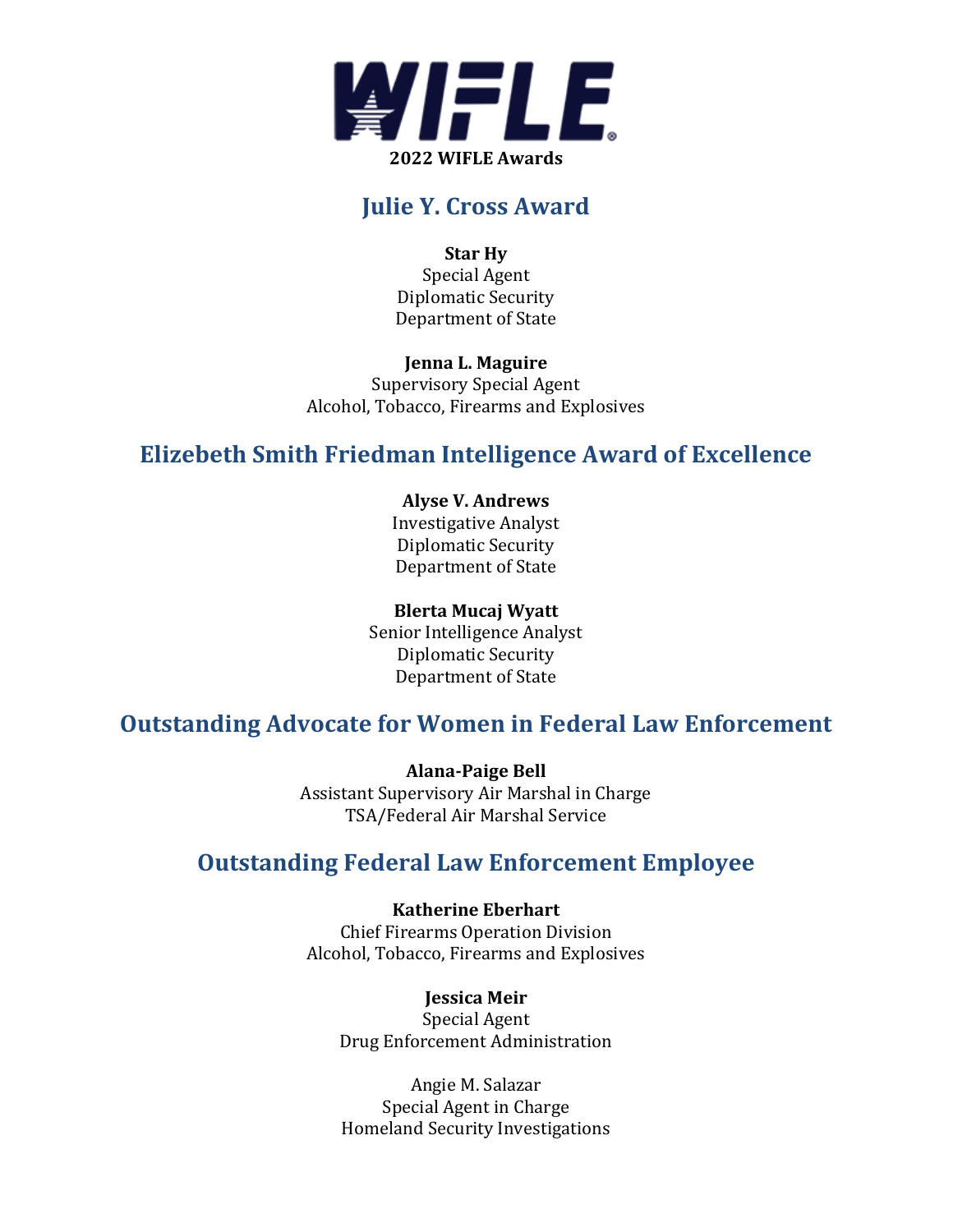**Jennifer Terami** Special Agent Federal Bureau of Investigation

### **TRSS/WIFLE Leadership Award**

#### **Keri Brady**

Assistant Director Passenger Division National Targeting Center Customs and Border Protection

> **Ty Fletcher** Supervisory Federal Air Marshal Federal Air Marshal Service

**Kimberley Thompson** Supervisory Federal Air Marshal in Charge Federal Air Marshal Service

### **Top Prosecutor**

#### **Melissa E. O'Boyle**

Assistant United States Attorney Eastern District of Virginia Department of Justice

### **Jenna Reed**

Assistant United States Attorney Eastern District of Kentucky Department of Justice

**Mary W. Setzer** Assistant United Sates Attorney District of Maryland Department of Justice

# **Outstanding Contribution of a State or Local Officer Serving on a Federal Task Force**

### **Kalle James-Wintjen**

Detective First Class Howard County Police Department Vice and Human Trafficking Unit